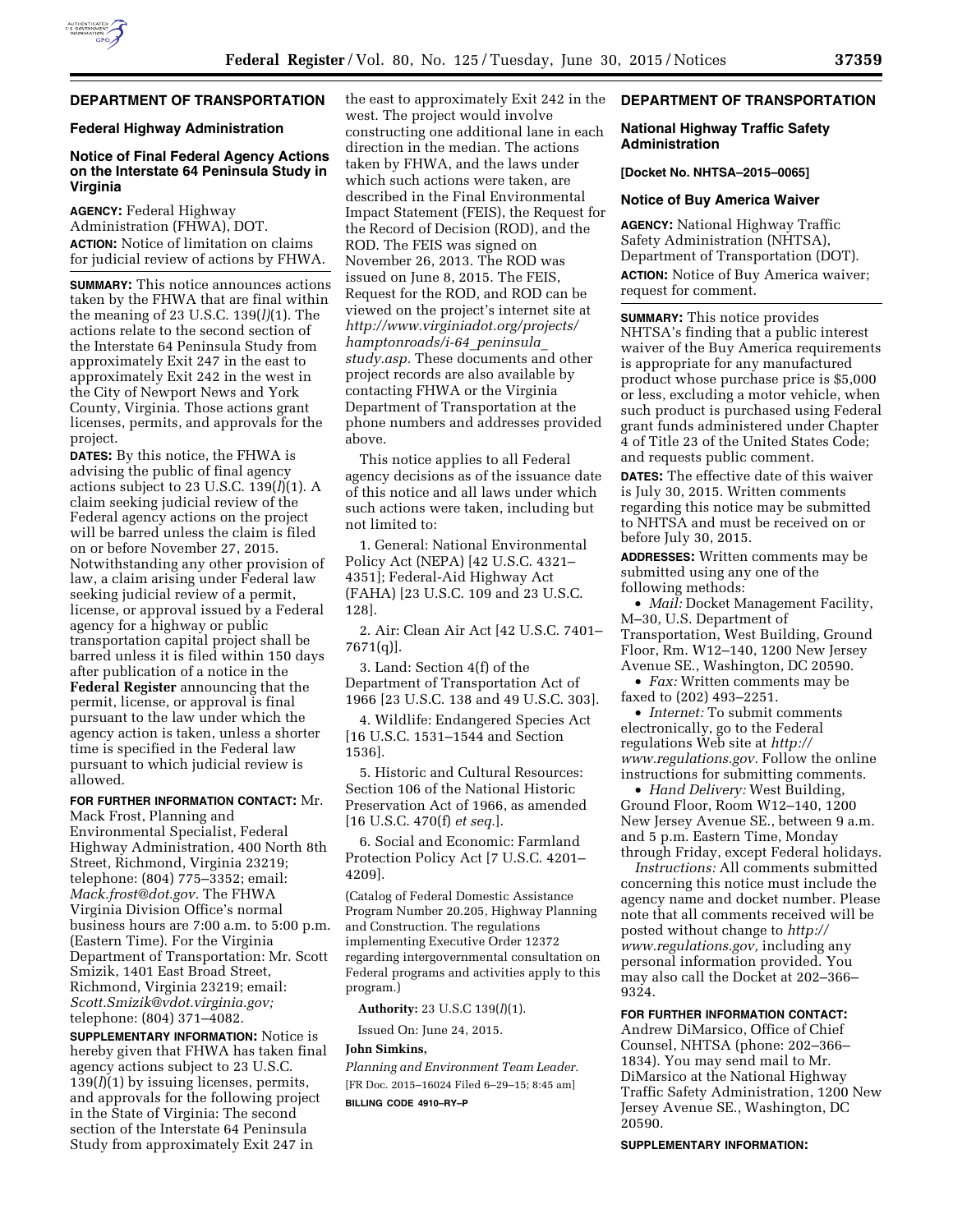# **Background**

The statutory requirement (''Buy America'') states that the Secretary ''shall not obligate any funds authorized to be appropriated to carry out the Surface Transportation Assistance Act of 1982 (96 Stat. 2097) or [title 23 of the United States Code] and administered by the Department of Transportation, unless steel, iron, and manufactured products used in such project are produced in the United States.'' 23 U.S.C. 313(a). The Secretary of Transportation has delegated the authority to administer Buy America for NHTSA programs to the Administrator of NHTSA. 49 CFR 1.95; 49 CFR 501. Buy America provides that NHTSA may waive those requirements if ''(1) their application would be inconsistent with the public interest; (2) such materials and products are not produced in the United States in sufficient and reasonably available quantities and of a satisfactory quality; or (3) the inclusion of domestic material will increase the cost of the overall project contract by more than 25 percent.'' 23 U.S.C. 313(b).

Buy America establishes a preference for domestically produced goods for use in Federally sponsored projects. The first Buy America legislation conditioning the expenditure of Federal funds by NHTSA grant recipients was enacted in 1978 as part of the Surface Transportation Assistance Act of 1978. Pub. L. 95–599, 92 Stat. 2689. The focus of that Buy America provision was on large procurements, such as bridge replacement projects, and not on smaller, routine purchases.<sup>1</sup> The House of Representatives considered excluding up to \$5 million in project costs from the requirements of Buy America, but ultimately did not pursue a threshold.2 The Senate bill sought to limit Buy America requirements to projects whose costs exceeded \$1 million to avoid imposing excessive requirements on small, routine projects. *See* H.R. Conf. Rep. 95–1797 (1978), 1978 U.S.C.C.A.N. 6693, 6754. Ultimately, the Senate's proposed threshold was reduced in conference to \$500,000, and the provision became law, establishing a preference for ''articles, materials, supplies mined, produced or manufactured'' in the United States and costing more than \$500,000.

In 1983, Congress repealed that Buy America provision and substituted section 165 of the Surface Transportation Assistance Act of 1982.

Pub. L. 97–424, 96 Stat. 2067.3 The 1982 enactment specified that the Buy America prohibition applied to ''steel, cement and manufactured products'' and eliminated the \$500,000 threshold.4 Although the threshold was eliminated, Congress acknowledged circumstances where the prohibition would be difficult to apply and introduced exceptions under a waiver process that remains in place today. Pub. L. 97–424, 96 Stat. 2067. One of these exceptions is the public interest waiver. *Id.* 

Agencies are permitted to waive the Buy America requirement when they determine that ''it is inconsistent with the public interest.'' 23 U.S.C. 313(b)(1). In consideration of this authority and consistent with the purposes of NHTSA's grant programs to reduce accidents and resulting fatalities and injuries, the agency has determined that it is appropriate to issue a public interest waiver for small, routine purchases by States under the highway safety grant programs. In making this decision and arriving at a reasonable threshold for waiver, NHTSA remains mindful of the overarching purposes of Buy America, while evaluating all relevant facts, including administrative burden, delay and impact on the congressionally authorized State grant programs.

# **NHTSA Highway Safety Grant Programs**

NHTSA's mission is to reduce deaths, injuries and economic losses resulting from motor vehicle crashes. This is accomplished by setting and enforcing safety performance standards for motor vehicles and motor vehicle equipment, and through grants to States to enable them to conduct effective State and local highway safety programs. NHTSA's State highway safety programs are codified in Chapter 4 of Title 23, United States Code. Chief among these programs is section 402, which provides formula grants to States to administer a comprehensive highway safety program designed to reduce traffic accidents and resulting deaths, injuries and property damage. 23 U.S.C. 402. Section 402 authorizes State programs related to speeding, occupant protection, impaired driving, accident prevention, school bus safety, unsafe driving behavior (aggressive, fatigued and distracted driving), traffic safety law enforcement,

driver education, pedestrian and bicycle safety, and traffic administration (record systems, accident investigation and emergency services). In addition to the core section 402 grants, NHTSA also administers other grants to the States, which Congress from time to time authorizes to address specific highway safety needs. Most recently, under the ''Moving Ahead for Progress in the 21st Century Act'' (Pub. L. 112–141), Congress authorized the ''National Priority Safety Programs,'' providing additional grants to States in the areas of occupant protection, State traffic safety information system improvements, distracted driving, motorcyclist safety, and State graduated driver licensing laws. *See* 23 U.S.C. 405.

In general, States may expend Federal section 402 or 405 funds for any item or service that is necessary and reasonable for proper and efficient performance and administration of their highway safety programs and activities, subject to the statutory requirements and implementing regulations. *See* 23 CFR 1200 *et seq.* Because of the broad reach of these Federally sponsored highway safety programs, States may expend grant funds on thousands of different items and activities. In the area of equipment, allowable purchases range from low cost items such as office supplies (DVDs, printers and ink cartridges), computers, cameras, child restraints, motorcycle helmets, and radar speed detection devices to higher cost items such as police cruisers. In recent years, NHTSA has seen an increase in waiver requests for purchases of these smaller commercial items, based on non-availability in the United States or availability only at a high price differential. Many of these items cost \$5,000 or less. *See, e.g.,* 80 FR 9851 (Feb. 24, 2015) (printers); 79 FR 74811 (Dec. 16, 2014) (child restraints); 79 FR 74812 (Dec. 16, 2014) (training motorcycles); and 79 FR 55529 (Sept. 16, 2014) (DVDs and motorcycle safety vests).

# **Non-Availability and High Cost Differential Waivers Under Buy America**

State grantees incur significant burdens when required to submit waivers for small, routine purchases of items that are increasingly not manufactured in the United States. As part of a waiver request, a State must demonstrate through a market analysis that the item for which it seeks a waiver is not available in the United States or will cost 25 percent more than a comparable non-domestic item. For each waiver request, the agency must, in the exercise of due diligence, perform

<sup>1</sup>H.R. Rep. No. 95–1485, 1978 U.S.C.C.A.N. 6575, 6644 (August 11, 1978). 2 *Id.* 

<sup>3</sup>Section 165 was originally included as a note to section 23 U.S.C. 101 and codified in 2005 to current its section, 23 U.S.C. 131. *See* Pub. L. 109– 509, 119 Stat. 1464.

<sup>4</sup>Congress amended section 165 of the STAA of 1982 by removing ''cement'' in 1984, Pub. L. 98– 229. 98 Stat. 55, and by adding ''Iron'' in 1991, Pub. L. 102–240, 105 Stat. 1914.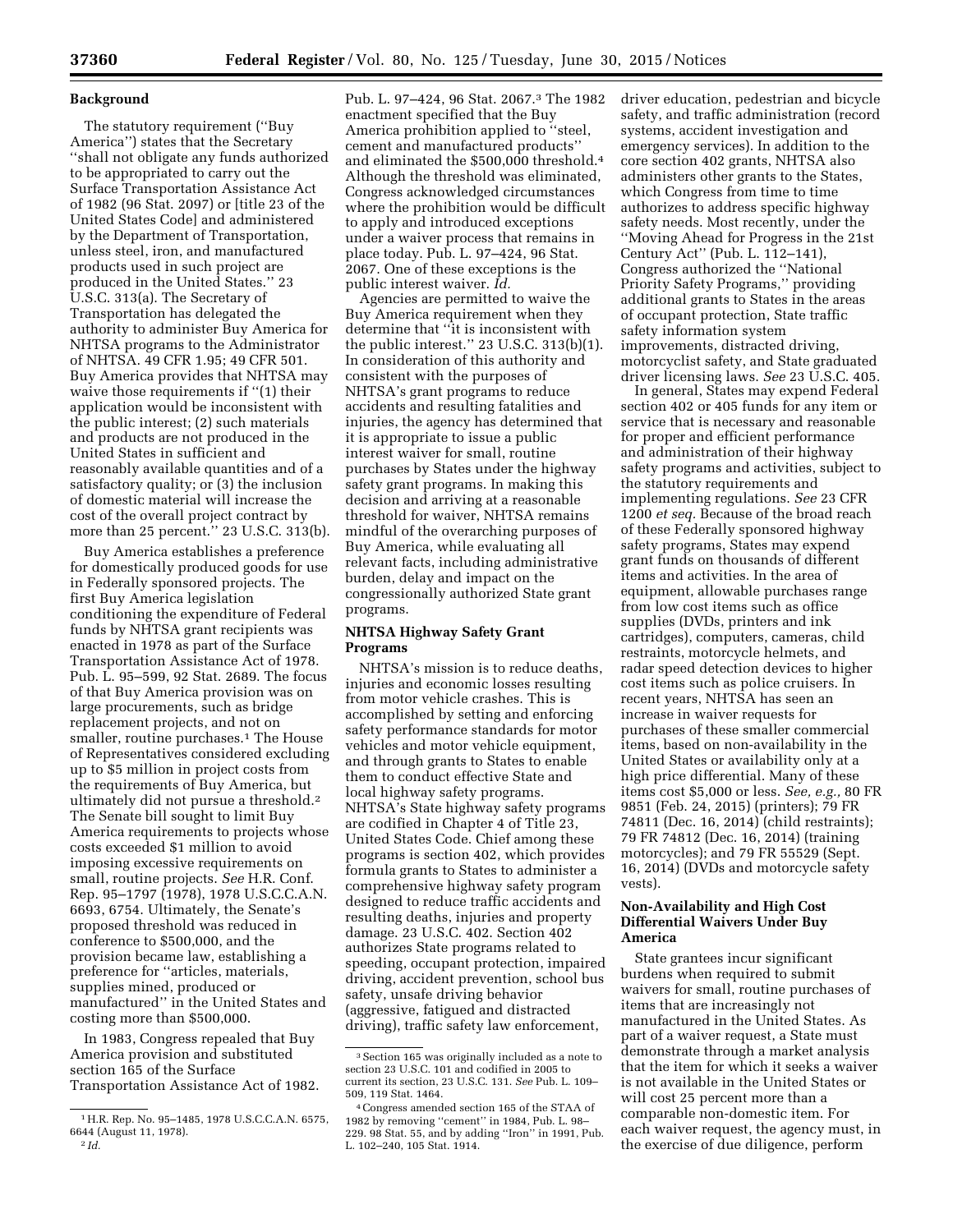an additional independent review and market analysis to confirm that the item meets either the non-availability exemption or the high cost differential exemption of Buy America. *See* 23 U.S.C. 313(b)(2), (b)(3). This process substantially delays State grantees in obtaining the items needed to administer and implement important highway safety programs. It also consumes limited agency resources to administer the highway safety grants. Moreover, the staff time needed by a State to prepare individual waivers for many small purchases comes at the expense of time devoted to implementing these life-saving programs. This is especially concerning in an era of tight State budgets, where State highway safety offices administering these grants face

increasingly serious staffing constraints. It is important to consider these constraints and burdens in the historical context of Buy America. During the many years Buy America has been in place, a significant statutory focus has been on purchases of materials used in construction and large-scale fabrication. Its application to the grants of transportation agencies such as the Federal Highway Administration (for road and bridge building materials) and the Federal Transit Administration (for acquisition of rolling stock and manufactured end products) is plain, because those materials are of central importance to those grants. However, by statute, NHTSA grant funds may not be used for construction. 23 U.S.C. 402(g)(1)(A). As a result, while steel and iron purchases are not implicated in NHTSA's grant programs, Buy America's reach to include the small amount of manufactured products used in NHTSA's programs does not have any effect on the manufacturer of those items. Under NHTSA's State grant programs, purchases of small manufactured products that are largely ancillary rather than central to the purposes of the highway safety grants (*e.g.,* laptops, printers, ink cartridges, DVDs, and other office products) are captured by the restriction. Whereas the core expenses under NHTSA's State grant programs are for reimbursing performance (estimated at more than 90 percent), such as police enforcement of State traffic safety laws, safety education, and the like, Buy America has the effect of restricting or delaying the States' ability to acquire ancillary support items necessary to successfully deploy these important highway safety programs. The result is that critical safety program delivery to the States,

and from the States to their localities, suffers.

### **Public Interest Waiver**

Based upon the foregoing discussion, NHTSA believes that a public interest waiver is appropriate to address these delays and burdens and thereby promote the success of State highway safety programs. NHTSA concludes that it is in the public interest to waive the Buy America requirements for a manufactured product whose purchase price is \$5,000 or less, with one exception—the purchase of a motor vehicle, as defined in 49 U.S.C. 30102.5 We do not believe that the purchase of motor vehicles can be reasonably viewed as ancillary in the context of these highway safety programs, and therefore decline to extend this public interest waiver to such purchases. The agency has selected this per-item threshold based on our determination that it is the level necessary to alleviate the burdens associated with purchases of low-priced commercially available items that are required for the successful implementation of the highway safety projects required under NHTSA grants. In selecting this conservative threshold, we sought to balance the goals of Buy America with the life-saving goals of the State highway safety grant programs.

A threshold of \$5,000 for this waiver is in step with government-wide requirements and procedures applicable to grantee purchases of equipment, where the Federal interest starts at the \$5,000 level. Under the Uniform Administrative Requirements, Cost principles, and Audit Requirements for Federal Awards, equipment is defined as an item having a per unit cost of \$5,000 or more. 2 CFR 200.33. At levels of \$5,000 and above, grantees are required to obtain prior approval and account for equipment purchases. *See* 2 CFR 200.313; 2 CFR 200.439. In contrast, at levels below \$5,000, Federal procedures governing purchase, administration, and disposition of items needed for performance of the grant do not apply. This treatment has also been codified in the NHTSA regulation implementing these programs, the Uniform Procedures for State Highway Safety Grant Programs. *See* 23 CFR 1200.31.

Moreover, NHTSA's chosen threshold is very conservative when compared to small purchase waivers or exclusions under Buy America within the jurisdiction of other operating modes of the U.S. Department of Transportation. For example, the Federal Transit Administration issued a general public interest waiver for small purchases, as defined in DOT's grants management common rule at 49 CFR 18.36(d).6 60 FR 37930 et. seq. (July 24, 1995); 49 CFR 661.7, Appendix A(c). Also, Congress codified the public interest need for a small purchase waiver in the Buy America requirement applicable to the Federal Railroad Administration, setting the threshold at \$100,000. 49 U.S.C. 24405(a)(11).

In light of the above discussion, and pursuant to 23 U.S.C. 313(b)(1), NHTSA finds that it is appropriate to waive Buy America requirements for a manufactured product, excluding a motor vehicle, whose cost per unit is \$5,000 or less. Therefore, in accordance with the provisions of Section 117 of the SAFFETEA–LU Technical Corrections Act of 2008 (Pub. L. 110–244, 122 Stat. 1572), NHTSA is providing this notice of its finding that a waiver of the Buy America requirements is appropriate. Written comments on this finding may be submitted through any of the methods discussed above. This waiver is consistent with the general government initiatives that promote streamlined government contracting by Federal agencies and use of Federal funds by grantees to reduce administrative burdens and increase efficiency to accomplish agency missions. *See* E.O. 12931, 59 FR 52387 (October 13, 1994). It does not eliminate NHTSA's oversight of the State grantees' use of Federal grant funds. NHTSA's Regional Administrators will continue to ensure that Federal grantee purchases are necessary and reasonable for the purposes of the specific highway safety grant program. After the effective date, grantees must still request a waiver of Buy America requirements for purchases that exceed the threshold published in today's notice. The agency will monitor State purchases under the highway safety grant programs and under this waiver to ensure that the important policy goals and the spirit of Buy America are maintained.

**Authority:** 23 U.S.C. 313; Pub. L. 110–161.

<sup>5</sup>Under that statutory provision, motor vehicle means ''a vehicle driven or drawn by mechanical power and manufactured primarily for use on public streets, roads, and highways, but does not include a vehicle operated only on a rail line.'' We recognize that the cost of most motor vehicles would fall above the threshold in today's notice. However, this exception from the waiver is included because the cost of some motor vehicles (for example, certain motorcycles), may fall below the threshold.

<sup>6</sup>The DOT Grants Management common rule, 49 CFR part 18, was repealed and replaced by 2 CFR part 2. *See* 78 FR 78590 (December 26, 2013).